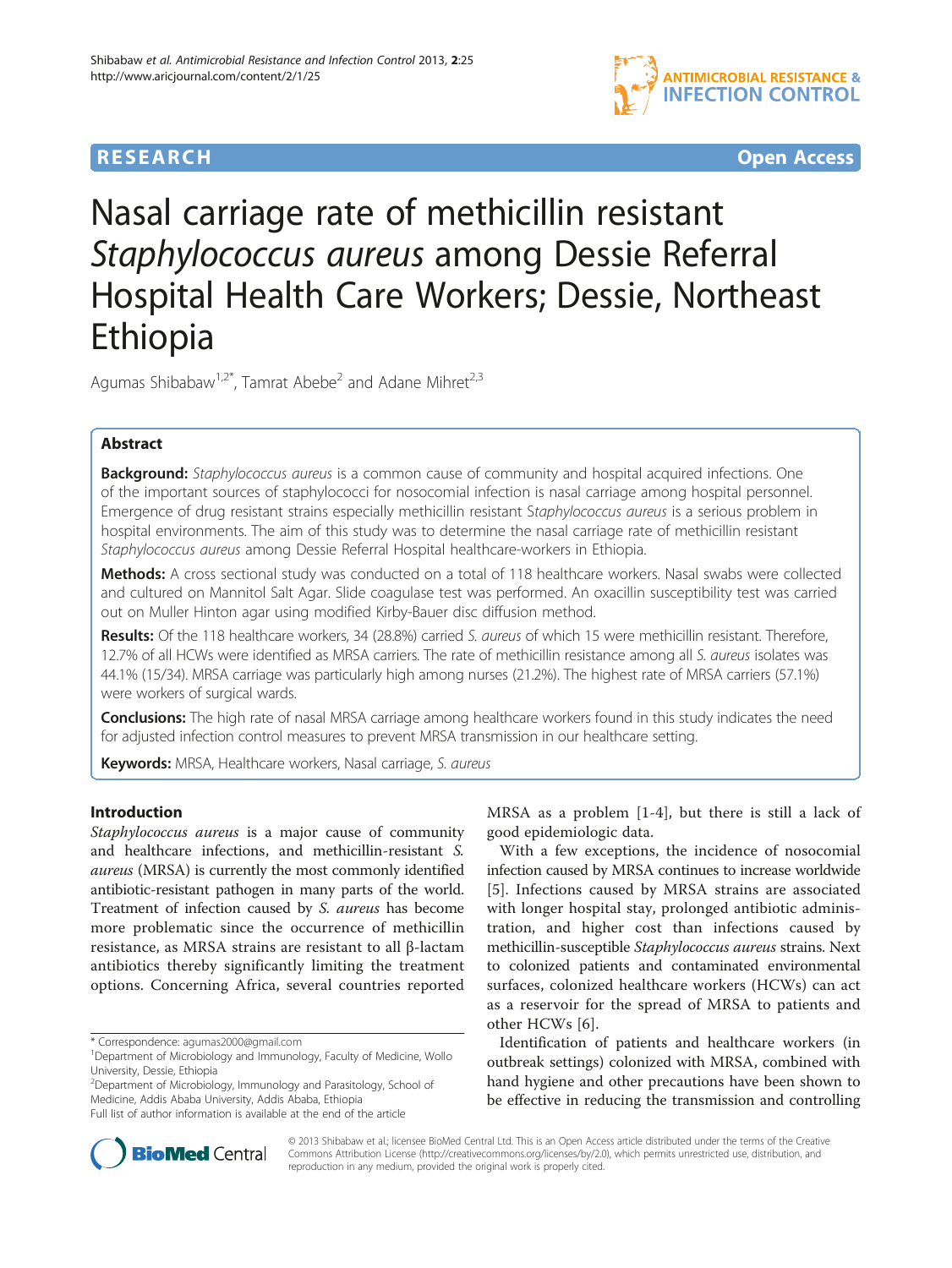the spread of MRSA. In the current study we conducted a cross sectional study to determine the nasal carriage rate of MRSA among HCWs of Dessie Referral Hospital in Ethiopia.

# Materials and methods

The study was carried out from November 2010 to March 2011 in Dessie Regional Health Research laboratory. A cross sectional study was conducted on a total of 118 Dessie referral hospital HCWs. The study participants were selected proportionally according to the number of HCWs in each ward/department. Out of 205, 118 HCWs were enrolled in the study.

# Nasal swab collection

Sterile cotton swabs were used for sample collection. The sample was obtained by rotating the swabs gently for five times on both nares of the study participants so that the tip is entirely at the nasal osteum level and it was transported to the laboratory using Stuart transport media.

# Culture and identification

Swabs were inoculated on to Mannitol Salt Agar (MSA) (OXOID, UK) within one hour of collection and were incubated at 37°C for 24–48 hrs. After the plates were left at room temperature, coagulase test was performed using slide test method [\[7](#page-3-0)]. Those colonies that were mannitol fermenter (golden or cream colour on MSA) and tested coagulase positive were taken as S. aureus.

## Antimicrobial susceptibility testing

Laboratory antimicrobial susceptibility testing was performed using modified Kirby- Bauer disc diffusion method which is recommended by the Clinical and Laboratory Standards Institute (CLSI) [[7\]](#page-3-0). Colonies confirmed to be S. aureus were suspended in tryptone broth until matching with a standard turbidity (0.5 MacFarland). The suspension was used to inoculate a Mueller-Hinton agar (MHA) (OXIOD, UK). An oxacillin disk  $(1 \mu g)$  (OXIOD, UK) was placed on the plates and the plates were incubated for 24 hours at 35°C. Colonies with an inhibition zone of under 11 mm were read as "methicillin" resistant. In this study Staphylococcus aureus ATCC 25923 was used for the control [[7\]](#page-3-0).

# Statistical analysis

The findings were statistically analyzed using descriptive statistics, Chi-square test  $(X^2)$  and p-value (p < 0.05, statistical significant). The risk factor analysis of MRSA colonization was performed using SPSS  $(16<sup>th</sup>$  version) package.

## Ethical approval

The study was approved by the institutional review board of Medical School of Addis Ababa University and all participants provided their written informed consent before participating in the study.

# Results

## Socio-demographic characteristics

A total of 118 health care workers were involved. The age ranged between 20 and 55 years (mean =  $30.4\pm8.8$ ); 57 (48.3%) were males and 61 (51.7%) were females. The mean number of years in service was 6.1±8.5.

# Rate of isolation

Overall, 28.8% of the HCWs were S. aureus carriers (MSSA and MRSA), ranging from 20% (pharmacists) to 37.5% (doctors). A total of 15 MRSA were isolated from 118 participants, giving an overall positivity rate of 12.7%. Among the 57 males screened, 21 (36.8%) and 10 (17.5%) were positive for S. aureus and MRSA respectively, compared to 13 (21.3%) and 5 (8.2%) of the 61 females.

# Professional distribution of isolates

The distribution of S aureus and MRSA carriage across profession is presented in Table 1. MRSA carriage was particularly high among nurses (21.2%), doctors (12.5%) and technicians (12.5%). Midwives, pharmacists and radiologists (together 17 HCWs) showed no MRSA carriage.

Based on their areas of work, the highest rate of S. aureus carriers (35.7%) and MRSA carriers (57.1%) were among HCWs in pediatrics and surgery, respectively (Table [2\)](#page-2-0). Among the different specialties with patient contact, gynaecology and obstetrics had the lowest rate of MRSA carriage (Figure [1\)](#page-2-0).

# Risk factors associated for MRSA colonization

None of the risk factors assessed were significantly associated with the carriage rate of MRSA (Table [3](#page-2-0)). Highest positive rate was observed in the age group 20 to 29 years (5.9%), followed by 30 to 39 years (5.1%) and 40 to 49

| Table 1 Distribution of S. aureus and MRSA carriage |  |  |
|-----------------------------------------------------|--|--|
| among the different professions                     |  |  |

| Profession/<br>occupation | Nο<br>sampled | S. aureus<br>$(n=34)$ | $MRSA$ (n=15) |                 |
|---------------------------|---------------|-----------------------|---------------|-----------------|
|                           |               | No (%)                | No (%)        | Total % (n=118) |
| Doctors                   | 8             | 3(37.5)               | 1(12.5)       | 0.85            |
| Nurses                    | 52            | 18 (34.6)             | 11(21.2)      | 9.3             |
| Midwives                  | 9             | 2(22.2)               | 0(0.0)        | 0.0             |
| Technicians               | 8             | 2(25.0)               | 1(12.5)       | 0.85            |
| Nurse Students            | 33            | 8(24.2)               | 2(6.1)        | 1.7             |
| Pharmacist                | 5             | (20.0)                | 0(0.0)        | 0.0             |
| Radiologist               | 3             | 0(0.0)                | 0(0.0)        | 0.0             |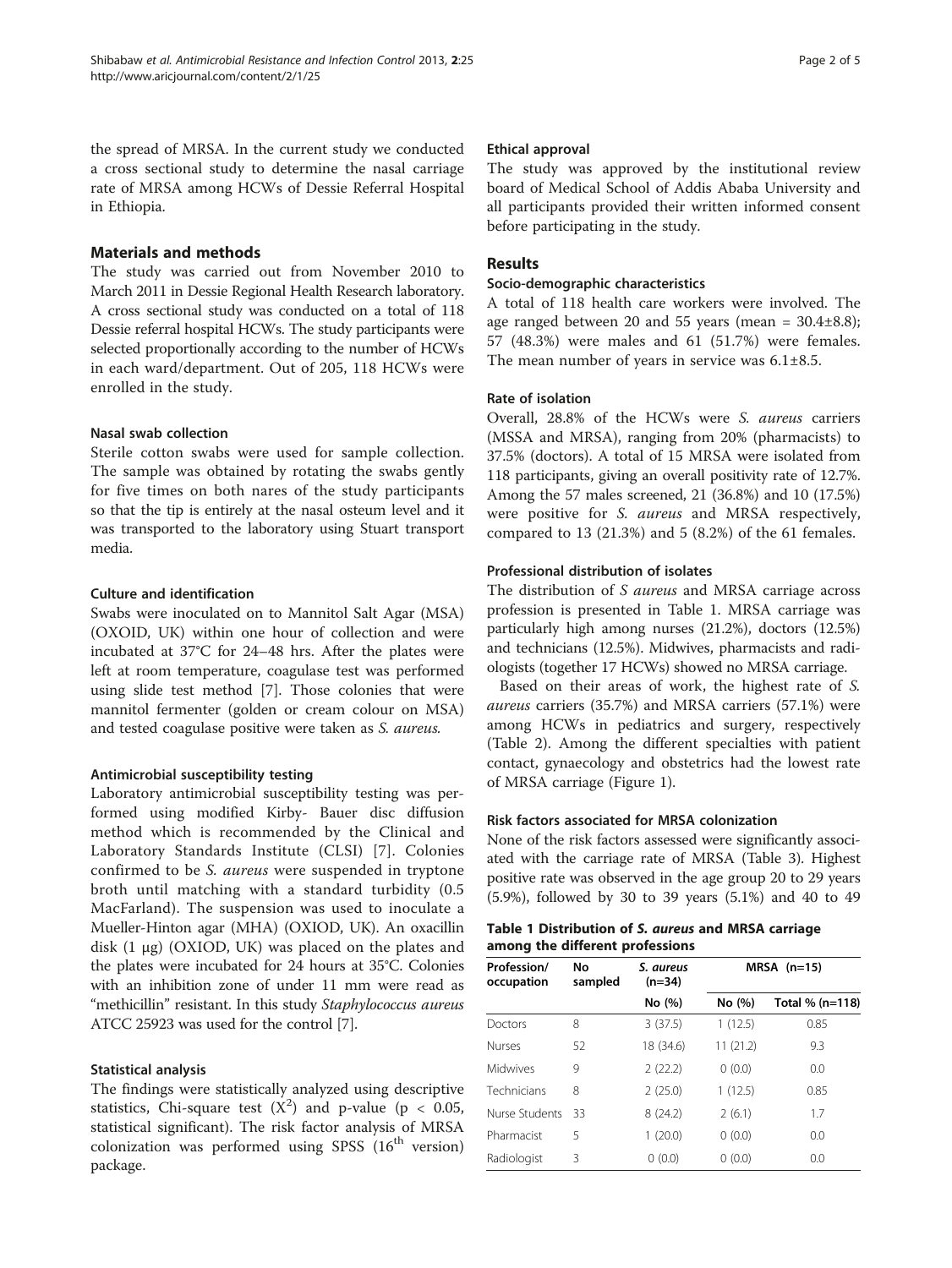<span id="page-2-0"></span>Table 2 Percentages of S. aureus (SA) and MRSA isolates in relationship with hospital's wards/departments

| Ward/<br>department | No of samples<br>$(n=118)$ | <b>MRSA (%)</b><br>$(n=15)$ | SA (%)<br>$(n=34)$ |
|---------------------|----------------------------|-----------------------------|--------------------|
| Medical             | 18                         | 2(50)                       | 4(22.2)            |
| Surgical            | 20                         | 4(57.1)                     | 7(35.0)            |
| Pediatrics          | 14                         | 2(40)                       | 5(35.7)            |
| Gyn-Obs             | 13                         | 1(25)                       | 4(30.8)            |
| Laboratory          | 8                          | 1(50)                       | 2(25.0)            |
| <b>OPD</b>          | 22                         | 3(50)                       | 6(27.3)            |
| Pharmacy            | 5                          | 0(0.0)                      | 1(20.0)            |
| X-ray               | 3                          | 0(0.0)                      | 0(0.0)             |
| ART clinic          | 12                         | 2(50)                       | 4(33.3)            |
| Emergency           | 3                          | 0(0.0)                      | 1(33.3)            |

years (1.7%) ( $p > 0.05$ ). The MRSA prevalence rate for male HCWs 8.5% was twice time that of females HCWs  $(4.2\%)$ , but not statistically different (p > 0.05).

## **Discussion**

In the present study, the nasal carriage of rate staphylococci varied among the different health professionals. The overall nasal carriage rate of S. aureus and MRSA was 28.8% and 12.7% respectively. The nasal carriage rate of S. aureus in the present study is lower than the study conducted in Gaborone hospital, Botswana (35.8%) [\[4](#page-3-0)] and Valdivia Hospital, Chile (34.9%) [[8](#page-3-0)], and comparable to other studies conducted in Chile (27.5%) [\[9](#page-3-0)]. In Nepal (25%) [[10\]](#page-3-0) and 18.3% in Nairobi hospital, Kenya [[3\]](#page-3-0). All differences between countries and hospitals may be explained by microbiological methods (from sampling technique to culture media), local infection control standards, and the local prevalence of MRSA.



Table 3 Risk factors associated with MRSA colonization during the study period

| <b>Associated factor</b>       |               | <b>MRSA</b><br>carriers | p-<br>value |
|--------------------------------|---------------|-------------------------|-------------|
|                                |               | No. (%)                 |             |
| Age group                      | 20-29         | 7(5.9)                  | 0.13        |
|                                | 30-39         | 6(5.1)                  |             |
|                                | 40-49         | 2(1.7)                  |             |
|                                | 50-59         | 0(0)                    |             |
| Sex                            | Female        | 5(4.2)                  | 0.128       |
|                                | Male          | 10(8.5)                 |             |
| Ward/ department               | Medical       | 2(1.7)                  | 0.960       |
|                                | Surgical      | 4(3.4)                  |             |
|                                | Pediatrics    | 2(1.7)                  |             |
|                                | Gyn-Obs       | 1(0.8)                  |             |
|                                | Laboratory    | 1(0.8)                  |             |
|                                | OPD           | 3(2.5)                  |             |
|                                | Pharmacy      | 0(0)                    |             |
|                                | X-ray         | 0(0)                    |             |
|                                | ART-clinic    | 2(1.7)                  |             |
|                                | Emergency     | 0(0)                    |             |
| Profession/ occupation         | Doctors       | 1(0.8)                  | 0.309       |
|                                | <b>Nurses</b> | 11 (9.3)                |             |
|                                | Midwives      | 0(0)                    |             |
|                                | Technicians   | 1(0.8)                  |             |
|                                | Students      | 2(1.7)                  |             |
|                                | Pharmacist    | 0(0)                    |             |
|                                | Radiologist   | 0(0)                    |             |
| No. of years in service or     | $\leq$ 5      | 9(7.6)                  | 2.66        |
| practice                       | > 5           | 6(5.1)                  |             |
| Hand washing habit             | Always        | 4(3.4)                  | 0.184       |
|                                | Sometimes     | 11(9.3)                 |             |
|                                | Rarely        | 0(0)                    |             |
| Habit of cleaning contaminated | Always        | 6(5.1)                  | 0.079       |
| surfaces/tables                | Sometimes     | 9 (7.6)                 |             |
|                                | Rarely        | 0(0)                    |             |

From 34 Staphylococcus aureus isolates, 15 were oxacillin/ methicillin resistance with positivity rate of 44.1%. This is far higher than 19% in Libyan hospitals [[2](#page-3-0)], 11.38% in Tehran health care workers [[11\]](#page-3-0) and 5.5% in Ghaemshahr hospital personnel [[12](#page-3-0)]. Among MRSA carriers, the highest rate was observed in the age group 20 to 29 years (5.9%) compared with other age groups ( $p > 0.05$ ). Moreover, the carrier rate was higher in health care workers  $(7.6%)$  with  $< 5$  years service or practice experience ( $p > 0.05$ ). This higher prevalence among the younger and less practiced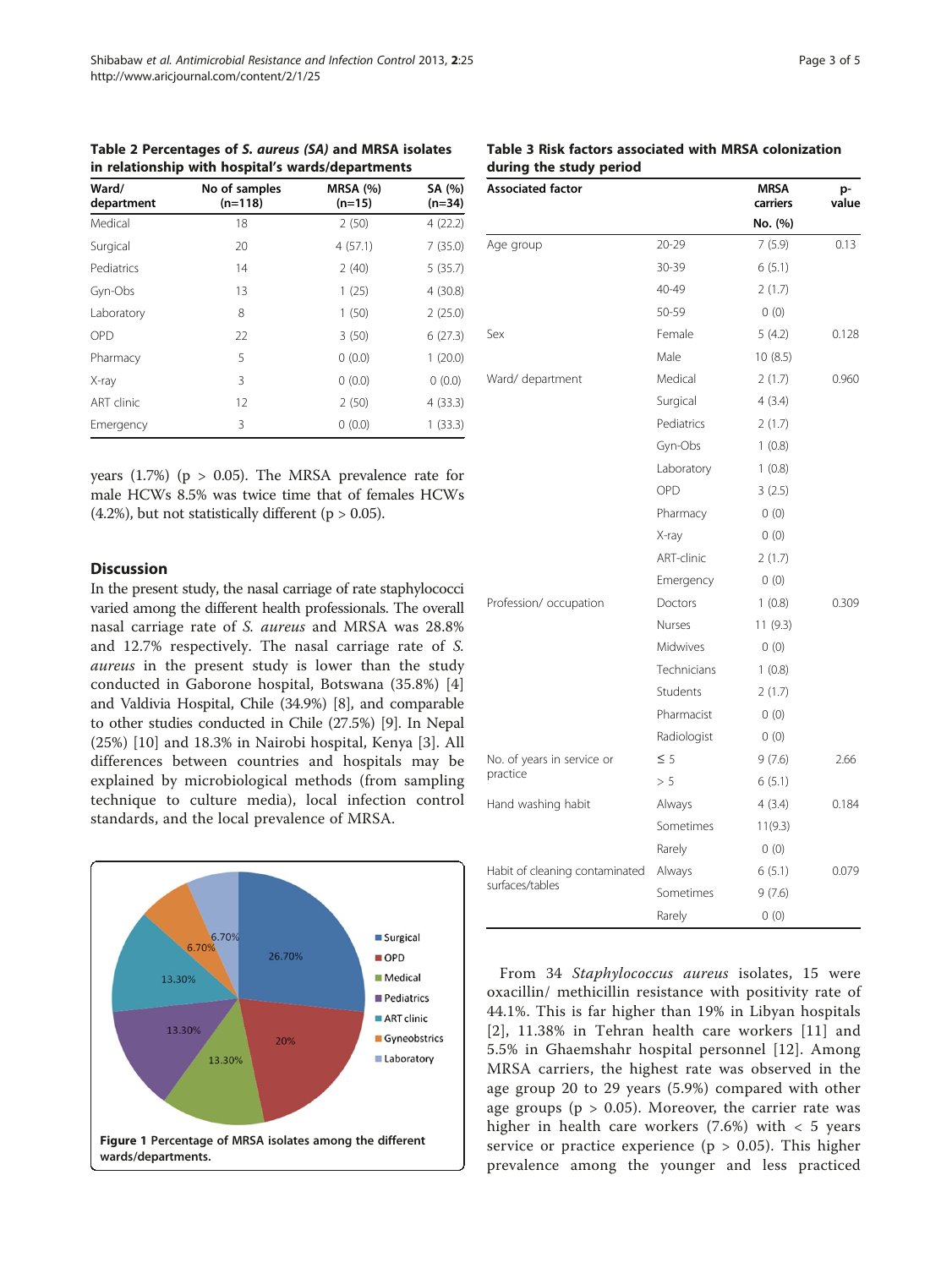<span id="page-3-0"></span>HCWs could be doe to their lack of knowledge with regard to infection control policies and their missing experience in taking care of these patients.

The MRSA carriage recorded in this study is higher than results obtained from surgical staff members or from environmental contamination of Tikur Anbessa Specialized Hospital in Ethiopia (27.6%) [13]. Even lower rates 38.7% and 40%, were reported from Abidjan [[14\]](#page-4-0) and Nepal [10], respectively. A study conducted in Nigeria among health care workers indicated a higher rate (52.5%), than the current study [[15\]](#page-4-0).

Obviously, all the above mentioned studies are not fully comparable, since the use of HCWs from specific specialties, and the differences in the study design such as sample size and method of MRSA identification might account for the disparity in the carriage rate. In additions, carrier rates might be influenced to poor personal hygiene of study participants, poor sanitation of the hospital and difference in sampling techniques.

In our study, males (17.5%) were two-times more likely to be MRSA carriers than females. Only one other study has found a marginally higher prevalence of MRSA carriage in males, although it was not statistically significant [\[16\]](#page-4-0). Whether this is due to better commitment with infection control and hygienic practice of females, or other factors should be looked at in future studies.

MRSA carriage was particularly high among nurses (21.2%), doctors (12.5%) and laboratory technicians (12.5%). In addition to the higher overall rate of MRSA carriage, the Nigerian study [[17\]](#page-4-0) showed a different distribution among the professions, with doctors and nurses being equally and highly colonized (65.2% and 64.2%), respectively. The higher MRSA rate among nurses and physicians could possibly be explained by the high frequency of patient contact among these professionals.

## Conclusions

The present study indicates high nasal carriage rate of MRSA (44.1%) among health care workers. The carriage rate was worse among nurses (21.2%) than doctors (12.5%). The highest rate of MRSA carriers were workers of surgical wards (57.1%). The lowest rate of MRSA carriers was in gynecology and obstetrics (25%).

In hospitals, HCWs nasal carriage of MRSA must be regularly screened and give an early warning of the presence of antimicrobial resistant pathogens. Measures be taken to control the spread of MRSA infection should include: laboratory based surveillance, isolation of colonized and infected patients, use of barrier precautions and basic infection control measures, and screening and treatment of MRSA-positive HCWs.

#### Abbreviations

MRSA: Methicillin-resistant Staphylococcus aureus; SA: Staphylococcus aureus; S. aureus: Staphylococcus aureus; HCWs: Health care workers.

### Competing interests

The authors declare that they have no any competing interests.

### Authors' contributions

AS designed the study, gathered and interpreted data, performed statistical analysis, and drafted the manuscript. TA and AM conceived the study, participated in coordination and interpretation of data, and helped to draft the manuscript. All authors read and approved the final manuscript.

## Authors' information

We are doing research on infectious diseases including Staphylococcus.

### Acknowledgements

We would like to thank Addis Ababa University, School of Graduate studies for giving fund. We also extend our grateful thanks to Dessie Regional Health Research Laboratory technologists for their cooperation, and for providing laboratory materials, provision of antibiotic discs and technical guidance for successful completion of this work.

### Author details

<sup>1</sup>Department of Microbiology and Immunology, Faculty of Medicine, Wollo University, Dessie, Ethiopia. <sup>2</sup>Department of Microbiology, Immunology and Parasitology, School of Medicine, Addis Ababa University, Addis Ababa, Ethiopia. <sup>3</sup> Armauer Hansen Research Institute, Addis Ababa, Ethiopia.

### Received: 19 August 2012 Accepted: 10 July 2013 Published: 2 October 2013

#### References

- 1. Aires-de-sousa M, Conceicao T, de Lencastre H: Unusually high prevalence of nosocomial panton valentine leckociden-positive Staphylococcus aureus isolates in CapeVerde islands. J Clin Microbiol 2006, 44(10):3790–3793.
- 2. Ahmed MO, Elramalli AK, Amri SG, Abuzweda AR, Abouzeed YM: Isolation and screening of methicillin-resistant Staphylococcus aureus from health care workers in Libyan hospitals. East Mediterr Health J 2012, 18(1):37–42.
- 3. Omuse G, Kariuki S, Revathi G: Unexpected absence of meticillin-resistant Staphylococcus aureus nasal carriage by healthcare workers in a tertiary hospital in Kenya. J Hosp Infect 2012, 80(1):71-73.
- 4. Truong H, Shah SS, Ludmir J, Twananana EO, Bafana M, Wood SM, Moffat H, Steenhoff AP: Staphylococcus aureus skin and soft tissue infections at a tertiary hospital in Botswana. S Afr Med J 2011, 101(6):413-416.
- 5. Kumar P, Shukla I, Varshney S: Nasal screening of healthcare workers for nasal carriage of coagulase positive MRSA and prevalence of nasal colonization with Staphylococcus aureu. Biology and Medicine 2011, 3(2):182–186.
- 6. Kirecci E, Miraloglu M: A research of nasal methicillin resistant/ sensitive staphylococcus aureus and pharyngeal beta-hemolytic streptococcus carriage in Midwifery students in kahramanaras. Turkey Ethiop J Health Dev 2010, 24(1):57–60.
- 7. Cheesbrough M: District Laboratory Practice in Tropical Countries. Volume 2. 2nd edition New York: Cambridge University press; 2006.
- 8. Yazgi H, Ertek M, Ozbek A, Kadanali A: Nasal carriage of Staphylococcus aureus in hospital personnel and the normal population and antibiotic resistance of the isolates. Mikrobiyol Bul 2003, 37(2–3):137.
- 9. Tejero A, Gutierrez MA, Aiquel MJ, Brandago M, Gonzalez C, Broussain MT: Nasal carriage of Staphylococcus aureus among personnel working in a teaching hospital. Enferm Infec Microbiol Clin 1991, 9(6):351-353.
- 10. Shakya B, Shrestha S, Mitra T: Nasal carriage rate of methicillin resistant Staphylococcus aureus among at National Medical College Teaching Hospital, Birgunj. Nepal Nepal Med Coll J 2010, 12(1):26–29.
- 11. Mohammad Bagher K, Mohammad Kazem S-Y: Nasal Colonization rate of Staphylococcus aureus strains among Health Care Service Employee's of Teaching University Hospitals in Yazd. Acta Medica Iranica 2009, 47(4):315–317.
- 12. Ghasemian R, Najafi N, Shojaei Far A: Prevalence of Staphylococcus aureus carriages among Razi health care workers of Ghaemshahr, Iran. Mazandaran Uni Med J 2004, 44:79–85.
- 13. Tewodros W, Gedebou M: Staphylococcus aureus from a Surgical Department: Nasal carriage, environmental contamination, and susceptibilities to antimicrobials. Ethiop Med J 1983, 21:209-215.